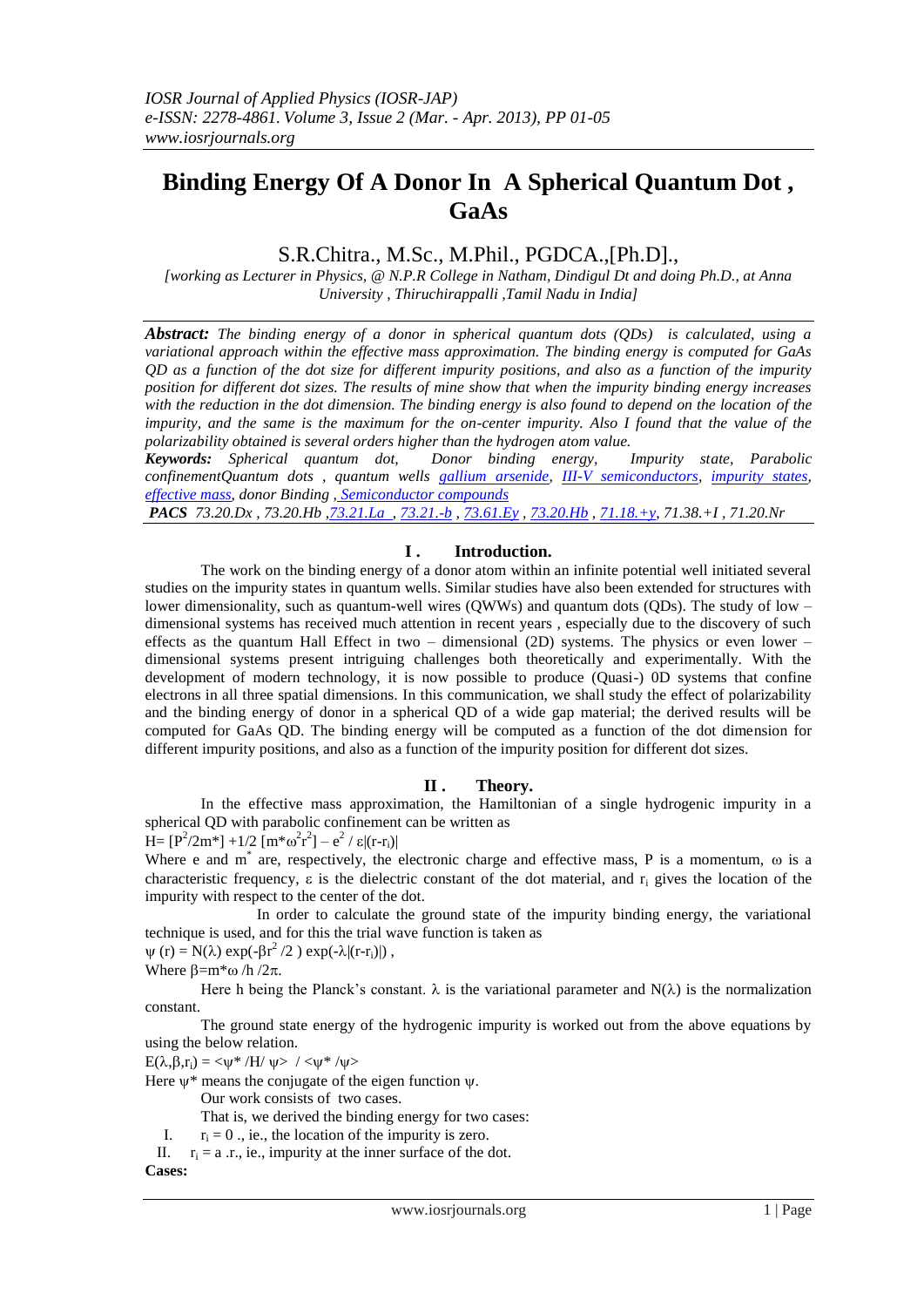#### **Case 1:**

At  $r_i = 0$ , the location of the impurity is zero.

Therefore the Hamiltonian of a single hydrogenic impurity in a spherical QD with parabolic confinement can be written as

H =  $[P^2/2m]$  +1/2  $[m*\omega^2r^2]$  –  $e^2 / \varepsilon |(r-r_i)|$ The trial wave function is taken as  $\psi$  (r) = N( $\lambda$ ) exp(- $\beta r^2/2$ ) exp(- $\lambda$ |(r-r<sub>i</sub>)|), Where  $\beta = m^* \omega /h /2\pi$ .

Here h being the Planck's constant.  $\lambda$  is the variational parameter and N( $\lambda$ ) is the normalization constant.

Normalization condition:

 $\langle w^*/w \rangle = 1$ 

By equating everything, we get  $\int \psi(r) \left[1/2 \, \text{m}^* \omega^2 r^2\right] \psi(r) \, \text{d}\tau = 2\pi \text{N}^2 \, \text{e}^2 \, \text{e}^{\lambda/\beta} / \text{m}^* \left[\lambda(\text{sqrt}(\pi)) / \beta^{3/2 - 1/2\beta}\right]$ This is the final solution for case (i). Then the binding energy will be,  $\langle E \rangle = 2\pi N^2 h^2 e^{\lambda/\beta} / m^*$  {-5 (sqrt( $\pi$ )) /2 $\beta^{1/2}$ } - ......

By using this the binding energy was computed for GaAs QD as a function of the dot size. The results are tabulated in Table:

| Table:             |                      |                                          |                                            |  |  |  |
|--------------------|----------------------|------------------------------------------|--------------------------------------------|--|--|--|
| $B^{-1/2}$<br>(nm) | $\rm (cm^{-1})$<br>λ | $\langle E \rangle$ in Ryd*<br>(Present) | $\langle E \rangle$ in Ryd*<br>(Reference) |  |  |  |
|                    | $0.47*10^3$          | 13.18                                    | 13.1                                       |  |  |  |
| 4                  | $0.46*10^5$          | 12.10                                    | 12.0                                       |  |  |  |
|                    | $0.44*10^5$          | 7.93                                     | 7.4                                        |  |  |  |
|                    | $0.42*10^5$          | 4.99                                     | 4.5                                        |  |  |  |
| 10                 | $0.41*10^5$          | 3.18                                     | 3.0                                        |  |  |  |

 $*1$  Ryd = 5.3 meV for GaAs

In this the present works are compared with the values of the references . Finally a graph is drawn between the impurity binding energy versus the dot size.

#### **Graph:**



For the case  $r_i = 0$ . From this figure it follows that the donor binding energy decreases as the dot size increases. As the size  $-\rightarrow \infty$ , the energy should 1 Ryd.

The impurity binding energy in spherical GaAs QDs with parabolic confinement versus the dot size.

**Case 2:**

At  $r_i = a$ , the location of the impurity is at the inner surface of the dot.

Therefore the Hamiltonian of a single hydrogenic impurity in a spherical QD with parabolic confinement can be written as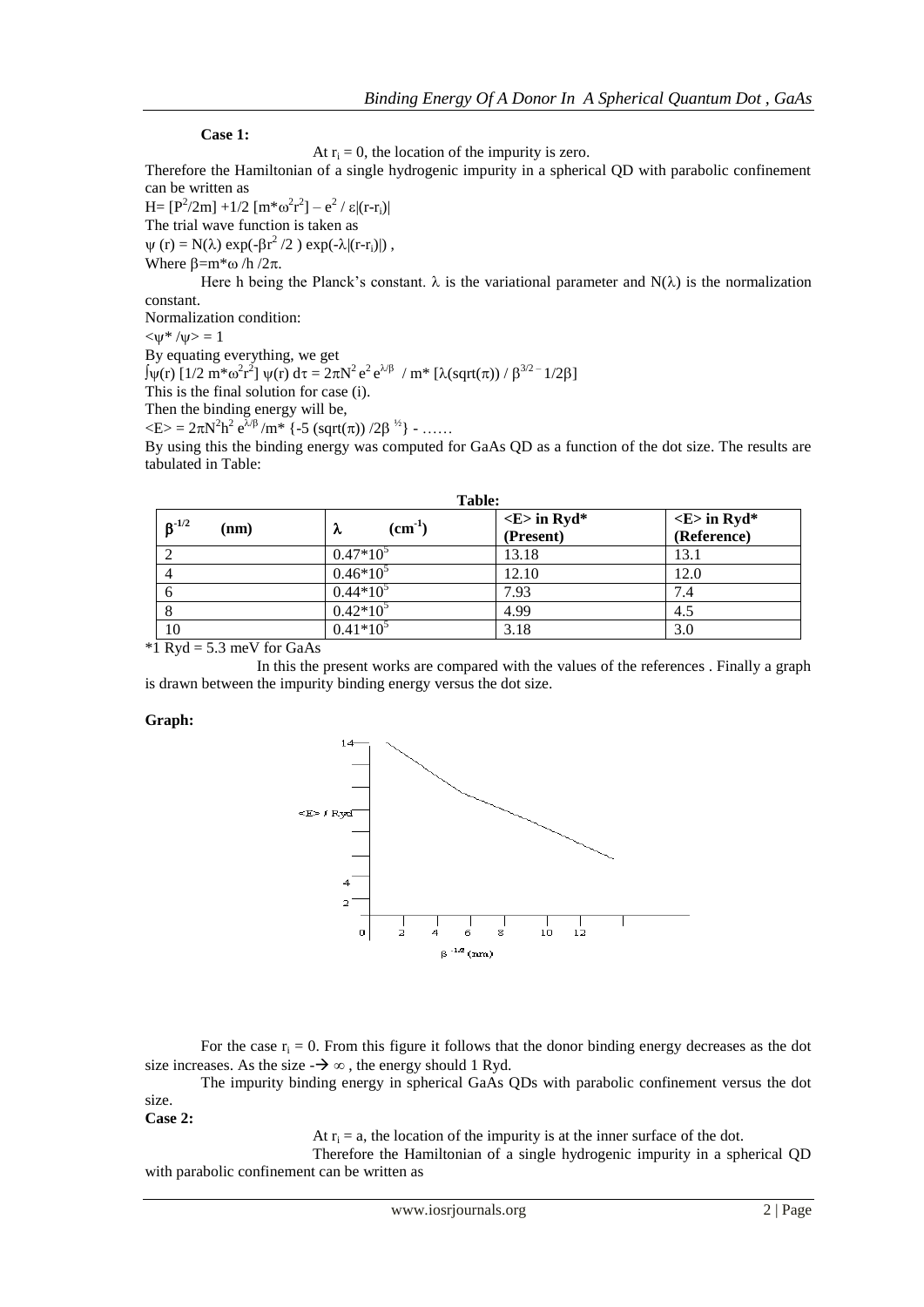H =  $[P^2/2m^*]$  +1/2  $[m^* \omega^2 r^2]$  –  $e^2 / \varepsilon |(r-a)|$ The trial wave function is taken as

 $\psi$  (r) = N( $\lambda$ ) exp(- $\beta r^2/2$ ) exp(- $\lambda$ |(r-a)|), Where  $\beta = m^* \omega / h / 2\pi$ .

Here h being the Planck's constant.  $\lambda$  is the variational parameter and N( $\lambda$ ) is

the normalization constant.

Normalization condition:  $\langle \psi^* | \psi \rangle = 1$ 

By equating everything, we get

 $\int \psi(r) \left[1/2 \, \text{m}^* \omega^2 r^2\right] \psi(r) \, \text{d}\tau = 2\pi \text{N}^2 \text{e}^2 \text{e}^{\lambda/\beta} / \text{m}^* \left[\lambda(\text{sqrt}(\pi)) / \beta^{3/2} (2 \, \lambda/\beta) + (1/2\beta) - \dots\right]$ 

This is the final solution for case (i).

Then the binding energy will be,

 $\langle E \rangle = 2\pi N^2 h^2 e^{\lambda/\beta} / m^*$  {25 (sqrt( $\pi$ )) /8 $\beta^{1/2}$ } - ......

By using this the binding energy was computed for GaAs QD as a function of the dot size. The results are tabulated in Table:

| $6^{-1/2}$<br>(nm) | $(cm-1)$<br>λ | $\langle E \rangle$ in Ryd*<br>(Present) | $\langle E \rangle$ in Ryd*<br>(Reference) |
|--------------------|---------------|------------------------------------------|--------------------------------------------|
|                    | $0.46*10^5$   | 12.28                                    | 12.0                                       |
|                    | $0.45*10^5$   | 11.48                                    | 10.9                                       |
| o                  | $0.42*10^5$   | 7.10                                     | 6.9                                        |
| 8                  | $0.40*10^5$   | 4.21                                     | 4.0                                        |
| 10                 | $0.39*10^5$   | 3.16                                     | 3.08                                       |

**Table:**

 $*1$  Ryd = 5.3 meV for Ga As

In this the present works are compared with the values of the references .

Finally a graph is drawn between the impurity binding energy versus the dot size. For the case  $r_i =$ a. From this figure it follows that the donor binding energy decreases as the dot size increases. As the size -  $\rightarrow \infty$ , the energy should 1 Ryd.

The impurity binding energy in spherical GaAs QDs with parabolic confinement versus the dot size.

From Table II, it follows that as in the previous case, the binding energy decreases when the dot size increases.

 Comparisons of Table I & II reveals that the binding energy is larger in the case where the impurity is at the centre of the dot. The graph is drawn between the beta values and the energy values.

**Graph:**

size.



The impurity binding energy in spherical GaAs QDs with parabolic confinement versus the dot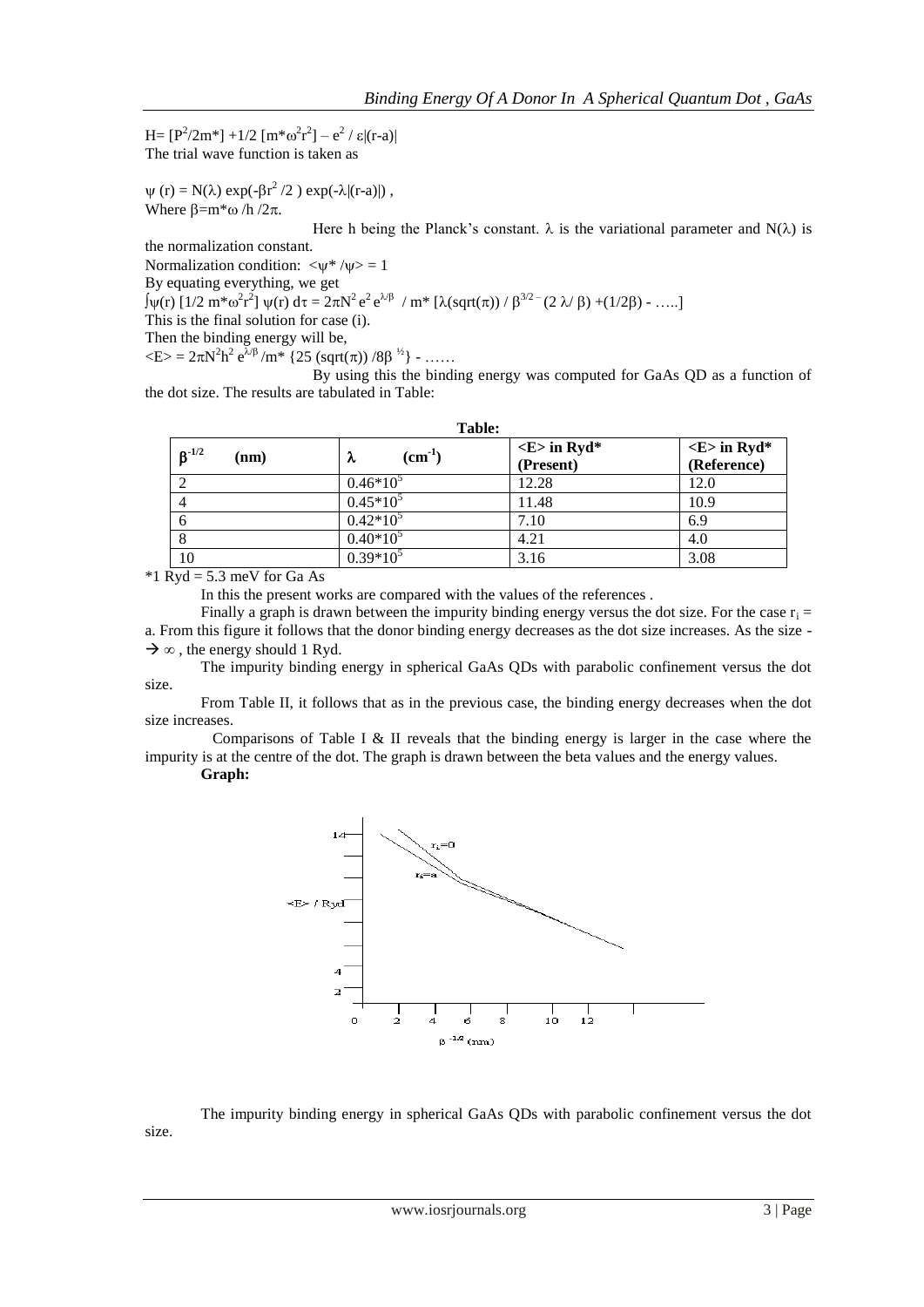```
#include <stdio.h>
#include <conio.h>
#include <math.h>
Void main()
         {
         double int n,h,m,e,x,y,y<sub>0</sub>,y<sub>1</sub>,y<sub>2</sub>,beta,A,B,C,D,E,F,G,H,I,J,K,L,E1;
         float PI;
         clrscr();
         PI = 3.14;n = 1;
         h = 6.626 *pow10(-27);m = 6.097 *pow10(-29);
         e = 4.8 *pow10(-10);x = 12.5;
         Printf ("Enter the value of y:");
         Printf ("Enter the value of beta:");
         Scanf ("%1f", & y);
         Scanf ("%1f", & beta);
         y_0 = y^*y;y_1 = y_0 * y;y_2 = y_1 * y;A=(2*PI*n*n*exp(y_0/beta)*[(h/2PI)*(h/2PI)]/m;B = -5*sqrt(PI)/2*pow(beta,(1/2));C=-(e*e*m)/(2*x*beta*(h/2PI)*(h/2PI));
         D=7/(2*beta);
         E=(e*e*m*sqrt(PI))/(x*pow(beta,(3/2))*(h/2PI)*(h/2PI));
         F=14*sqrt(PI)/4*pow(beta,(3/2));
         G=6/pow(beta,2);
         H=sqrt(PI)/2*pow(beta,(5/2));
         I=B+C;J=(D-E)*y;K=F*y_0;L=G*y<sub>1</sub>;
         M=H*y_2;E1=A*(I-J+K+L-M);Printf("%0.3f", E1);Getcg();
```

```
III. Program for calculating Binding Energy.
```

```
}
```
#### **IV. Polarizability with an effect of an Electric field.**

The donor atom in our system in an external electric field is given by,

H =  $[P^2/2m]$  +1/2  $[m*\omega^2r^2]$  –  $e^2 / \varepsilon |(r-r_i)|$  +  $\varepsilon$ ez We use the trial wave function,  $\psi$  (r) = N( $\lambda$ ) exp(- $\beta r^2/2$ ) exp(- $\lambda$ |(r-a)|) (1+ $\alpha$ ez)

where  $z = r\cos\theta$ . And  $\alpha$  is treated as a variational parameter.

In the case of 'On- Centre' impurity  $(r_i = 0)$ , the normalization condition yields,

 $N^2 = 1 / 4\pi e^{\lambda/\beta}$  [[sqrt( $\pi$ )/ $\beta^{3/2}$ (...)  $^{-} \lambda/\beta$ [1+( $\varepsilon^2 \alpha^2$ )/3] +( $\lambda^2/\beta^{5/2}$ )(...) - .....]

If we put  $\alpha =0$ , then we get the N<sup>2</sup> value for case 1. (i.e.,  $r_i = 0$ )

I simplified this for second case also and I found out the expectation value of the Hamiltonion and also the binding energies were computed for different values of the electric fields. The results are presented in the Table.